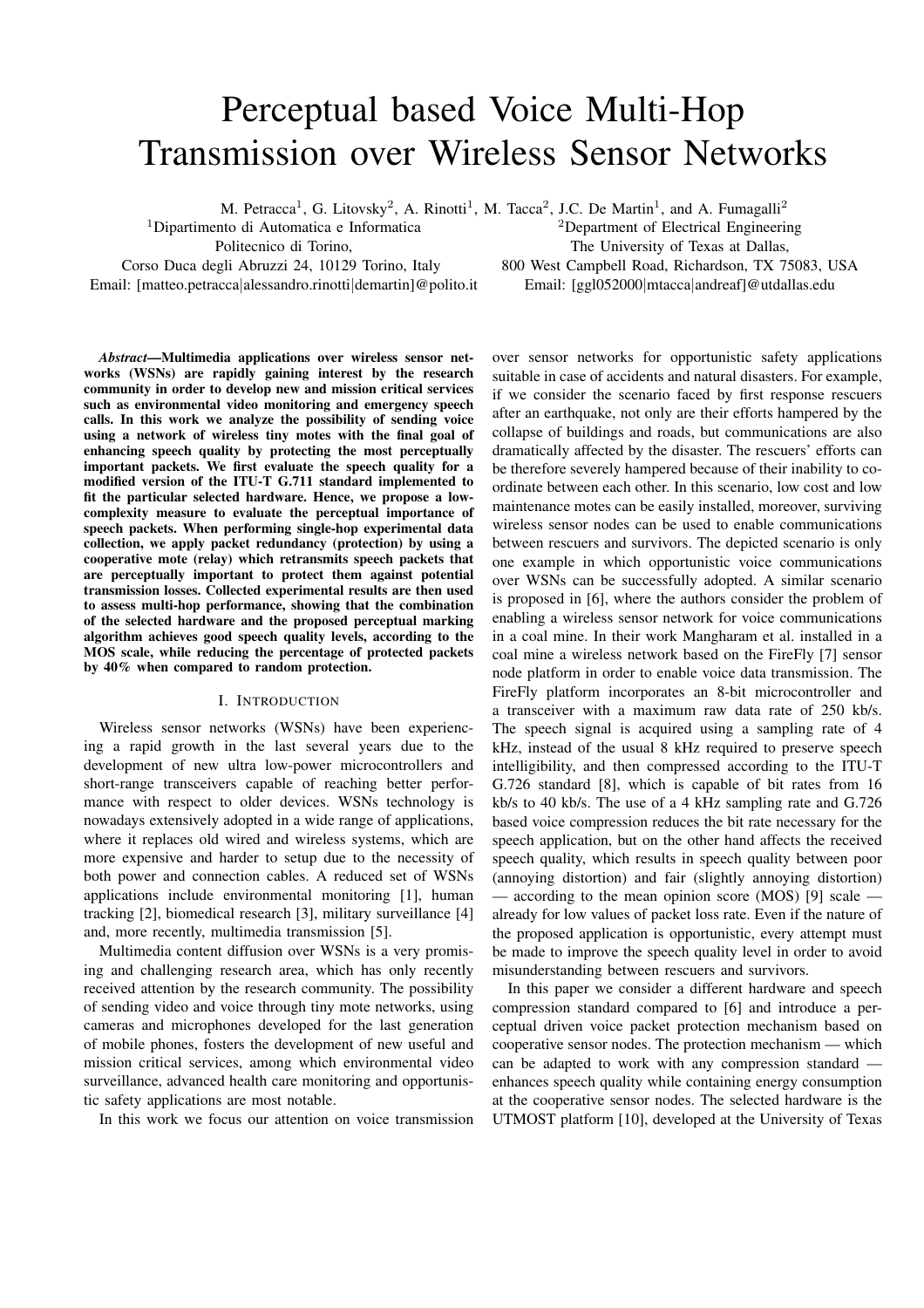at Dallas in 2007, which incorporates a 16-bit microcontroller and a radio transceiver capable of a raw data rate of up to 500 kb/s. The selected standard for the speech signal compression is the ITU-T G.711 [11], with a transmission bit rate of 64 kb/s. The standard is modified to fit the 12-bit analog to digital converter (ADC) provided by the microcontroller. Perceptually important speech packets are detected and labeled at run-time by the sender node. Only labeled packets are protected against transmission losses by being retransmitted by a cooperative sensor node (the relay), which is in close proximity to both the sender and the receiver of the radio link. Speech quality gains achievable with the proposed protection mechanism are assessed in a multi-hop scenario using indoor experimental measurements.

The rest of the paper is organized as follows: in Section II we describe the UTMOST platform, in Section III the performance of the modified ITU-T G.711 standard is shown along with the perceptually important packet selection algorithm. The cooperative (re)transmission mechanism is described in Section IV, performance results are presented and discussed in Section V, conclusions follow in Section VI.

## II. THE UTMOST PLATFORM

The UTMOST wireless sensor node, depicted in Fig. 1, is a low cost platform designed for both research and deployment. It incorporates several key improvements with respect to popular motes such as Telos [12] and Mica's [13] family devices, leveraging technologies in order to provide more functionality at a lower cost in many areas.

The core of the system is based on the Texas Instruments MSP430F1611 [14], an 8 MHz, 16-bit microcontroller with an ultra low-power consumption profile. The microcontroller functionalities are preserved adopting a dynamic voltage booster, which regulates voltage device and guarantees all basic functionalities when the battery's charge is lower than a critical threshold. Since WSNs are expected to remain in sleep mode for most of their life, their consumption at this mode is crucial to the longevity of the mote. The UTMOST platform shows a reduction of the system current in the sleep state from 5.1  $\mu$ A to 3.2  $\mu$ A, while only 330  $\mu$ A are required in active mode for both sensing and transmission. The incorporated CC1101 [15] transceiver operates in the ISM/SRD band (779 MHz - 928 MHz), and is capable of a raw data rate of up to 500 kb/s, double the rate with respect to transceivers with comparable values of power consumption, which usually operate at the 2.4 GHz band. An advantage of operating in this lower band instead of the 2.4 GHz is to avoid the interference of 802.11 based networks, which are being deployed at a rapid pace and pose a threat to mote communications [16]. The UTMOST platform also incorporates a 512 Mb parallel NAND flash storage device, which is a lower power and faster alternative to the serial peripheral interface based NOR flash devices adopted by the majority of current sensor devices. Although it requires more I/O pins, the NAND flash technology results in significant power savings as well as increased speed and capacity. Both improved storage capacity



Fig. 1: The UTMOST platform.

and communications rates allow better support for demanding multimedia applications. Moreover, the ADC sampling rate guarantees the ability to preserve speech intelligibility, even though its 12-bit resolution of requires modified speech coding algorithms.

# III. SPEECH CODING AND PERCEPTUAL SELECTION

As already mentioned, to send voice over the UTMOST platform, the ITU-T G.711 is selected from among the possible compression standards. The G.711 standard does not require high computational capabilities and can be easily implemented in a fixed-point architecture. Moreover, the two compression laws recommended, better known as A-law and  $\mu$ -law, guarantee higher values of MOS with respect to other standards [17].

## *A. G.711 implementation for a 12-bit ADC architecture*

Official ITU-T documents describe meticulously how the G.711 recommendation performs speech compression in the two laws previously introduced. In general, both of them perform a logarithmic compression of the speech signal starting by uniformly quantized PCM samples. The main difference between A-law and  $\mu$ -law is the number of bits by which a uniform PCM sample has to be represented before performing the logarithmic compression. In the A-law case the compression algorithm maps a 13-bit value to a 8-bit value. In the  $\mu$ law case the mapping is from a 14-bit value to an 8-bit value. In both cases a transmission bit rate of 64 kb/s is required with a sampling rate of 8 kHz.

Due to the 12-bit conversion of the MSP430F1611's ADC, we implemented a modified version of the G.711 standard capable of mapping a 12-bit uniform quantized sample to

| Gender | A-law    |           | $\mu$ -law |           |  |
|--------|----------|-----------|------------|-----------|--|
|        | Standard | $12$ -bit | Standard   | $12$ -bit |  |
| Male   | 4.264    | 4.245     | 4.210      | 4.171     |  |
| Female | 4.356    | 4.337     | 4.308      | 4.259     |  |
| All    | 4.311    | 4.292     | 4.260      | 4.216     |  |

TABLE I: MOS quality comparison both for A-law and  $\mu$ -law between the original ITU-T G.711 standard and the proposed 12-bit implementation.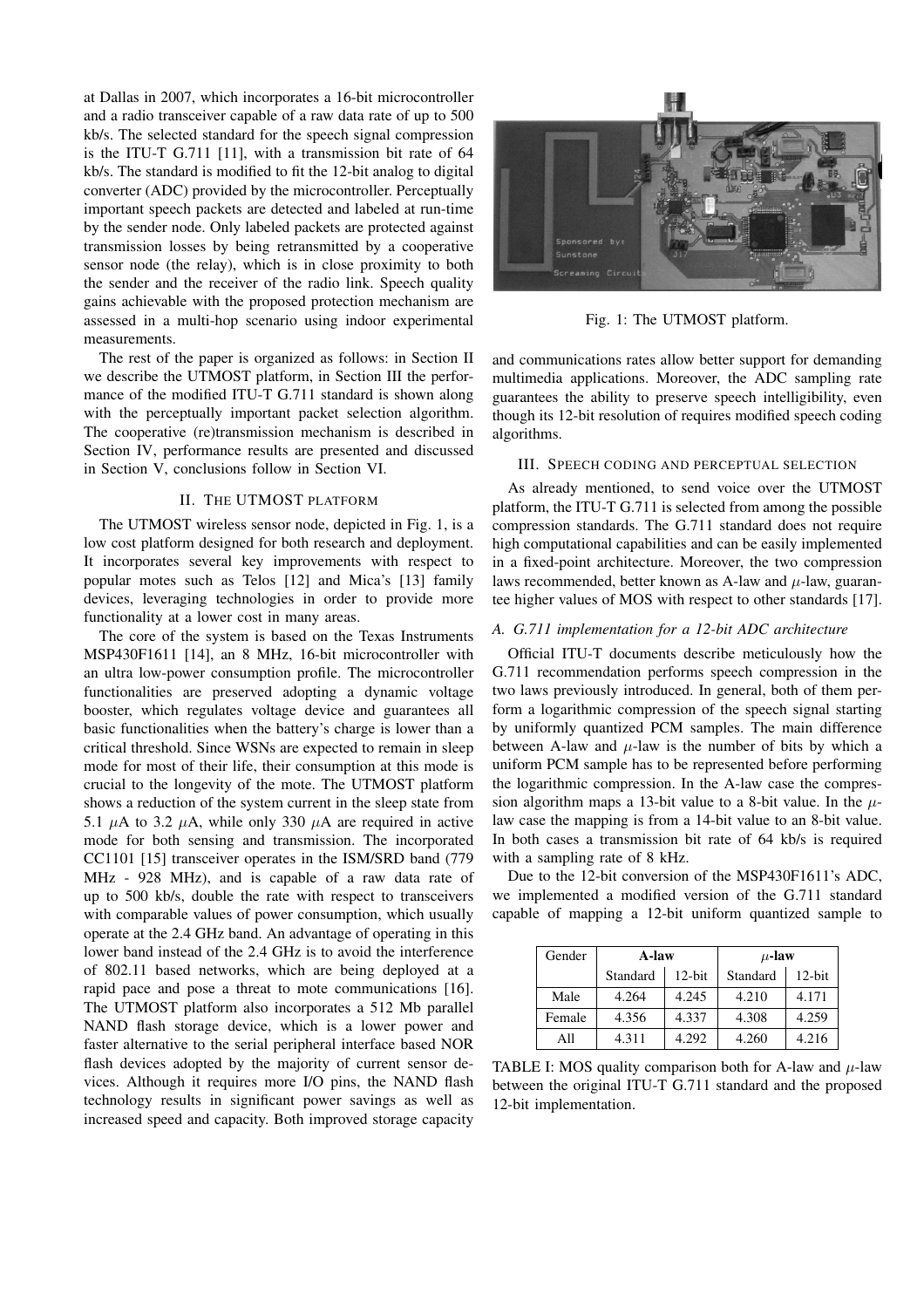the corresponding 8-bit compressed value. The required bit reduction is obtained for both compression laws by changing the logarithmic quantizer. Table I shows a performance comparison between the ITU-T G.711 standard implementation and our 12-bit implementation. As we expected, the reduction in the number of bits used to represent a uniform quantized speech sample affects the speech quality. However, even in the worst case represented by the  $\mu$ -law compression, the quality reduction in the MOS scale is less than 0.05. The speech quality measures are obtained using a subset of the NTT Multi-lingual Speech Database, by means of the perceptual evaluation of speech quality (PESQ) method [18] and then converted to the MOS scale (Excellent=5, Good=4, Fair=3, Poor=2, Bad=1) according to [19].

## *B. Perceptual selection*

In order to mitigate speech quality degradation due to packet losses that occur over the wireless channel, protection mechanisms may be used in the network core or edge, e.g., forward error correction with interleaving techniques [20] and cooperative transmission among devices [21]. In general packet protection mechanisms lower packet loss rate by requiring additional bandwidth and power consumption, thus a trade off between the percentage of protected packets and the resulting speech quality is advisable.

The selection of the speech packets to be protected is performed by the sender. A packet is selected for protection as a function of its perceptual importance and a desired protection percentage. The perceptual importance of a speech packet can be expressed as the distortion that would be introduced by its loss. Bigger values of distortion reflect higher perceptual importance values. A common measure used to evaluate the distortion introduced by a speech packet loss is the spectral distortion (SD), defined as the power spectrum distance between the original speech packet and its reconstructed version obtained by means of concealment algorithms. The SD equation is shown in (1), where  $S_X$  and  $S_X$  are the power spectra of the original and concealed speech packet  $X$ , respectively.

$$
SD = \sqrt{\frac{1}{N} \sum_{i=1}^{N} [10log_{10}(S_X(i)) - 10log_{10}(\hat{S}_X(i))]^2}
$$
 (1)

The SD computation requires an analysis-by-synthesis approach at the sender, where the packet loss is simulated and concealment algorithms applied for evaluating the reconstructed packet. A discrete Fourier transform (DFT) is then performed on both the original and the reconstructed packets. The described approach is not suitable for tiny mote devices with limited computational capabilities, thus a lowcomplexity distortion measure is needed, at the cost of some loss in performance. A first simplification of equation (1) is reached by choosing a simple packet loss concealment based on silent insertion of lost packets. Even if this choice does not guarantee higher performance than state of the art algorithms, it can be easily implemented with minimal computational requirements. With the selected concealment the log power

spectrum  $10log_{10}(\hat{S}_X)$  can be considered equal to zero, thus the SD for a single packet depends only on the power spectrum of the original signal.

Equation (1) with silent insertion concealment shares similarities with Parseval's equality (the power spectrum of a signal is equal to the square of the magnitude of its samples in the time domain), thus a low-complexity perceptual measure can be performed using only the ADC uniform quantized samples which compose a speech packet. The adopted measure is reported in equation (2), and it's based on the sum of the absolute values of the acquired samples,  $X(i)$ .

$$
P(X) = \sum_{i=1}^{N} |X(i)|
$$
 (2)

Fig. 2 shows the proposed measure as a function of the spectral distortion for a subset of the NTT Multi-lingual Speech Database and using a packet length of 20 ms. There is an encouraging direct dependency between the two measures, suggesting that the measure in (2) may well capture the actual spectral distortion trend.

As previously introduced, the selection of the most important speech packets is performed according to two main parameters: the perceptual importance defined in (2) and the desired percentage of protected packets. Once the perceptual importance of a packet  $X$  is evaluated, it is classified as perceptually important if  $P(X) > T(p)$ , where  $T(p)$  is a threshold which is a function of the protection percentage  $p$ . A number of thresholds has been evaluated from the cumulative distribution function (cdf) of  $P(X)$ . For example, if we impose a protection percentage equal to 30% this means that the 70% of the packets will not be protected, thus packets with  $P(X)$ less than the threshold with a cumulative probability equal to 0.7 will not be selected. Even if the threshold based marking algorithm guarantees protection only for the most perceptually important speech packets, it does not guarantee that a specific



Fig. 2: Proposed measure versus spectral distortion.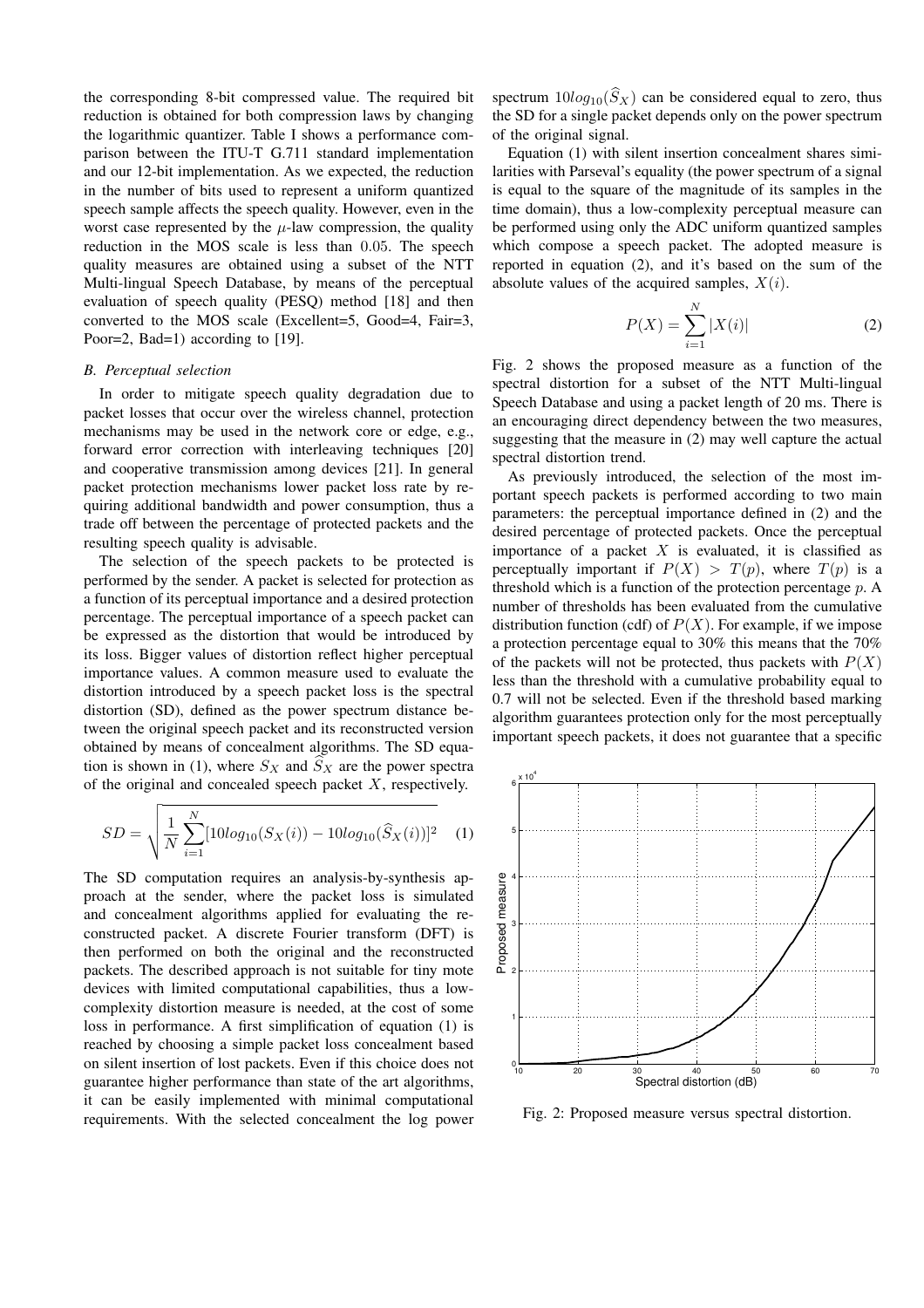speech flow achieves the desired protection percentage. This occurs because the threshold values have been selected to work with a certain group of speakers, so they are optimal in general. In order to overcome this problem and reduce fluctuations, we changed dynamically the compared threshold after every window of  $M$  packets. More in particular, for every  $M$  packets a run-time protection percentage is updated and the threshold is increased or decreased in order to reach the desired  $p$  target.

#### IV. COOPERATIVE TRANSMISSION

The speech packets, which are labeled as perceptually important by the sender, are protected against potential transmission losses with the help of cooperative sensor nodes (relays), which are in the vicinity of both the radio link sender and receiver [21], [22]. Relays are not to be confused with the intermediate nodes of a multi-hop route, as clarified next.

In a wireless sensor network, all (sensor) nodes share the same transmission medium and channel access is regulated by means of some access protocol. When a packet is sent from the end-sender to the end-receiver it travels through the network hop (radio link) by hop (radio link) across an ordered subset of selected intermediate nodes, which are chosen by the adopted routing protocol. Each intermediate node performs packet store-and-forward till the packet reaches the end-receiver. The broadcast nature of the wireless medium results in other nodes (besides the selected intermediate nodes) possibly receiving the packet as well, which gives rise to an opportunity for neighboring nodes to act as relays and assist (cooperate) in the packet delivery over individual radio links. Relays can help in mitigating the high packet loss rate (PLR) at radio link receivers caused by unpredictable fluctuations of the wireless channel quality as follows.

A basic cooperation system, depicted in Fig. 3, consists of three entities, the radio link source, the destination and the relay node. When a packet is sent from the source to the destination, the relay node — usually placed between the source and destination — can receive and make a copy of the transmitted packet. A moment later, the relay can forward an additional copy of the packet to the destination, effectively lowering the PLR of the received data flow over the radio link. The relay node provides a spatially distinct path for transmission in which the distribution of losses is different from the one in the source to receiver link. It is reasonable to expect that a number of relay nodes are available in WSNs because of the natural high density required for wireless sensor



Fig. 3: A three nodes based cooperation system.

networks to operate successfully. The nodes chosen to act as relays may be selected while computing the end-to-end multihop route [23].

In the implemented cooperative transmission mechanism, a trade off between the number of relay transmissions and the final speech quality is reached by protecting only the most perceptually important packets, which are selected and labeled at the source according to the procedure described in Section III-B. The protection label information is inserted in the packet header, thus the relay node needs to receive and process only a minimum amount of data before deciding whether to discard or retransmit the incoming speech packet.

# V. PERFORMANCE RESULTS

Voice transmission experimental results were collected in terms of speech quality using the UTMOST hardware and the modified ITU-T G.711 speech compression standard. The performance of the perceptual driven cooperative transmission mechanism is compared against the performance of a cooperative transmission in which protection is given to speech packets at random.



Fig. 4: Experimental data collection scenario.

# *A. Wireless sensor network setup*

Speech transmission traces were collected in an indoor experiment conducted on the University of Texas at Dallas campus. The 3 hop scenario used in the experiment is qualitatively depicted in Fig. 4. Seven UTMOST nodes were placed at the two sides and at the corners of a corridor. The distance between two nodes on the same side of the corridor is approximately 20 m, while between the two corridor sides the nodes are shifted by approximately 10 m. The two nodes installed at the corner sides, R3 and D, are about 15 m apart. The adopted configuration on the one hand guarantees a good environmental monitoring, on the other hand guarantees that in case of transmission along one corridor side the relays nodes along to the other side are placed between each sender and receiver.

The CC1101 transceiver of each UTMOST node is set to the lowest output power to reduce the energy consumption from batteries, i.e., -30 dBm. The selected transmission frequency is equal to 915 MHz, using a PCB antenna which at the selected transmission frequency shows a quasi omnidirectional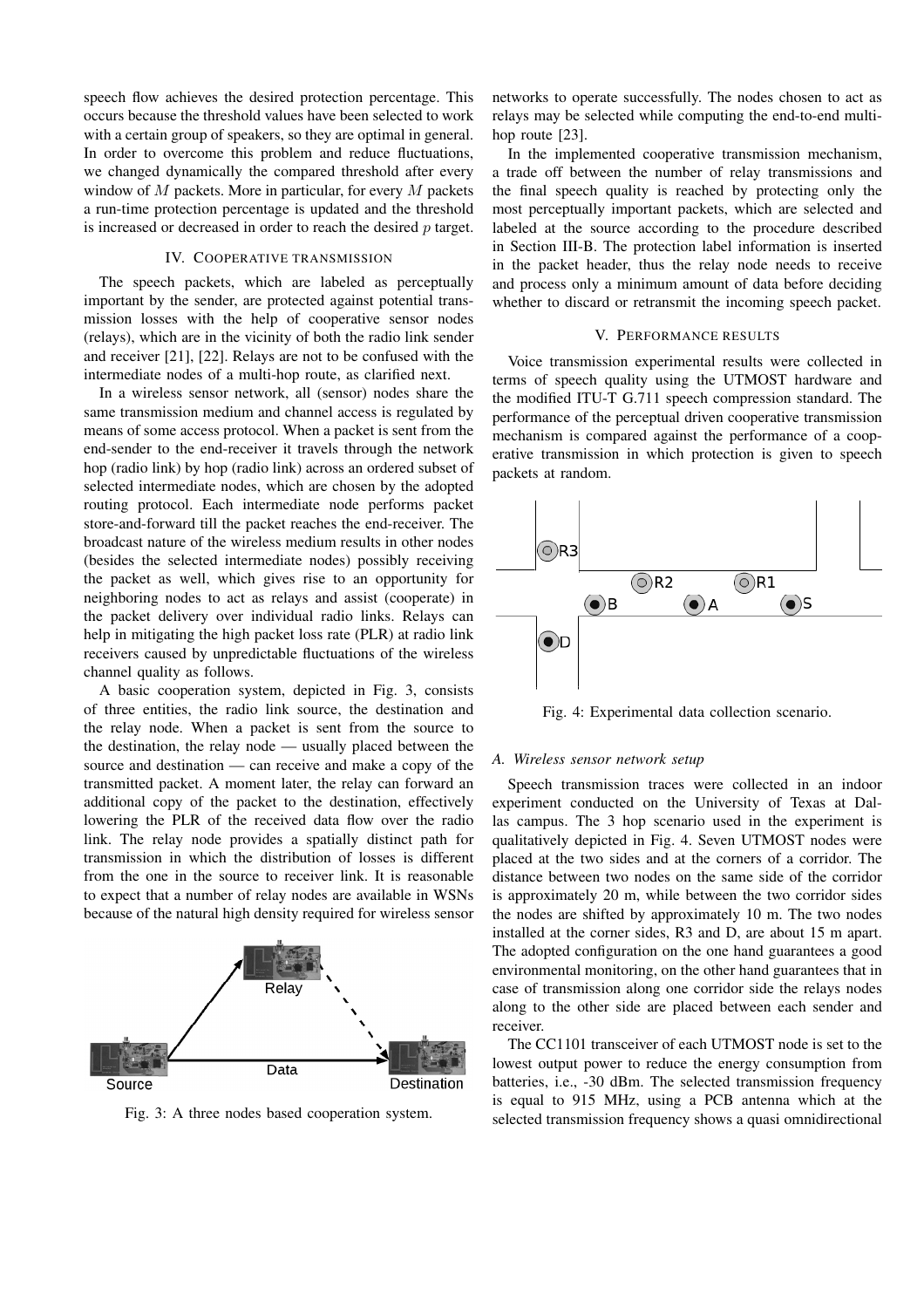|                 | Perceptual protection |                 |                |             | Random protection |            |                 |                |            |            |
|-----------------|-----------------------|-----------------|----------------|-------------|-------------------|------------|-----------------|----------------|------------|------------|
| $\triangle MOS$ | <b>MOS</b>            | Protected       | Target         | Link        | Receiver          | <b>MOS</b> | Protected       | Target         | Link       | Receiver   |
|                 |                       | packets $(\% )$ | protec. $(\%)$ | PLR $(\% )$ | PLR $(\%)$        |            | packets $(\% )$ | protec. $(\%)$ | PLR $(\%)$ | PLR $(\%)$ |
| $\Omega$        | 2.246                 | 0.00            | 0.00           | 11.14       | 11.14             | 2.246      | 0.00            | 0.00           | 11.14      | 11.14      |
| 0.193           | 2.530                 | 9.36            | 10.00          | 11.14       | 9.98              | 2.337      | 10.00           | 10.00          | 11.14      | 9.48       |
| 0.409           | 2.859                 | 19.46           | 20.00          | 11.14       | 8.79              | 2.450      | 20.00           | 20.00          | 11.14      | 8.93       |
| 0.528           | 3.096                 | 29.25           | 30.00          | 11.14       | 7.92              | 2.568      | 30.00           | 30.00          | 11.14      | 7.81       |
| 0.789           | 3.501                 | 39.42           | 40.00          | 11.14       | 6.62              | 2.712      | 40.00           | 40.00          | 11.14      | 6.70       |
| 0.981           | 3.855                 | 49.56           | 50.00          | 11.14       | 5.56              | 2.874      | 50.00           | 50.00          | 11.14      | 5.59       |
| 1.068           | 4.125                 | 59.49           | 60.00          | 11.14       | 4.35              | 3.057      | 60.00           | 60.00          | 11.14      | 4.50       |
| 0.993           | 4.262                 | 69.43           | 70.00          | 11.14       | 3.47              | 3.269      | 70.00           | 70.00          | 11.14      | 3.41       |
| 0.781           | 4.330                 | 79.29           | 80.00          | 11.14       | 2.31              | 3.549      | 80.00           | 80.00          | 11.14      | 2.28       |
| 0.478           | 4.343                 | 89.27           | 90.00          | 11.14       | 1.24              | 3.865      | 90.00           | 90.00          | 11.14      | 1.16       |
| $\Omega$        | 4.353                 | 100.00          | 100.00         | 11.14       | 0.06              | 4.353      | 100.00          | 100.00         | 11.14      | 0.06       |

TABLE II: MOS performance results for A-law compression as a function of the protected percentage of speech packets for both perceptual and random protections.

radiation pattern in all planes with a maximum gain between 2.9 dB and 4.6 dB [24].

In order to better characterize the adopted scenario, preliminary experiments were conducted sending speech packets every 20 ms, for a speech flow bit rate equal to 64 kb/s, in order to evaluate the packet loss rate on each direct link between sensor nodes. The measured PLR for a one hop transmission between two nodes along the same corridor side varies from a minimum of 3.3% to a maximum of 6.0%. The measured PLR for a transmission between nodes on opposite corridor sides is in the 1.6% to 3.0% range. Even if every link offers relatively good (low) values of PLR, its behavior is highly time variant with long bursts of lost packets.

# *B. Speech quality performance*

The speech quality performance is evaluated both for the perceptual and random selection of speech packets as a function of the desired protection percentage. The wireless sensor network is configured to send speech packets from the end-sender (S) to the end-destination (D) through intermediate nodes A and B. All the other nodes act as relays for each radio link sender and receiver pair. The total packet size is equal to 170 bytes, i.e., 160 bytes of speech samples plus 10 bytes of header. Packet are sent every 20 ms, reaching a link bit rate of 68 kb/s. Packet loss traces were collected for each single radio link (hop) in isolation and accounting for the coordinated actions taken by the sender, receiver and relay<sup>1</sup>. End-toend speech quality measures are evaluated offline averaging MOS values obtained by applying the experimental loss traces to selected speech traces of the NTT Multi-lingual Speech Database. The speech quality measures have been performed

<sup>1</sup>The choice of collecting loss traces in isolation, one sender, receiver, and relay at the time, may partially reduce the interference among electromagnetic waves, thus potentially positively affecting the link PLR. However, both protection techniques (perceptual driven and random selection) are similarly affected by this fact and their performance comparison is still meaningful.

by means of the PESQ method and then converted to the MOS scale according to [19].

Results of the performed speech quality analysis are shown respectively in Table II and Fig. 5 for a numerical and graphical comparison. Only results for the A-law are presented since  $\mu$ -law results shows the same behavior. The total packet loss rate from the end-sender to the end-receiver for the three hops communication with no cooperative transmission among nodes is up to 11%, which results in Poor speech quality level. The speech quality of the received stream increases according to higher percentage values of the protected packets, which results in lower values of PLR at the end-receiver node for both perceptual and random selections, approaching the overall MOS value of 4.382 (reachable with no transmission



Fig. 5: MOS comparison for both perceptual and random protections as a function of the protected percentage of speech packets.